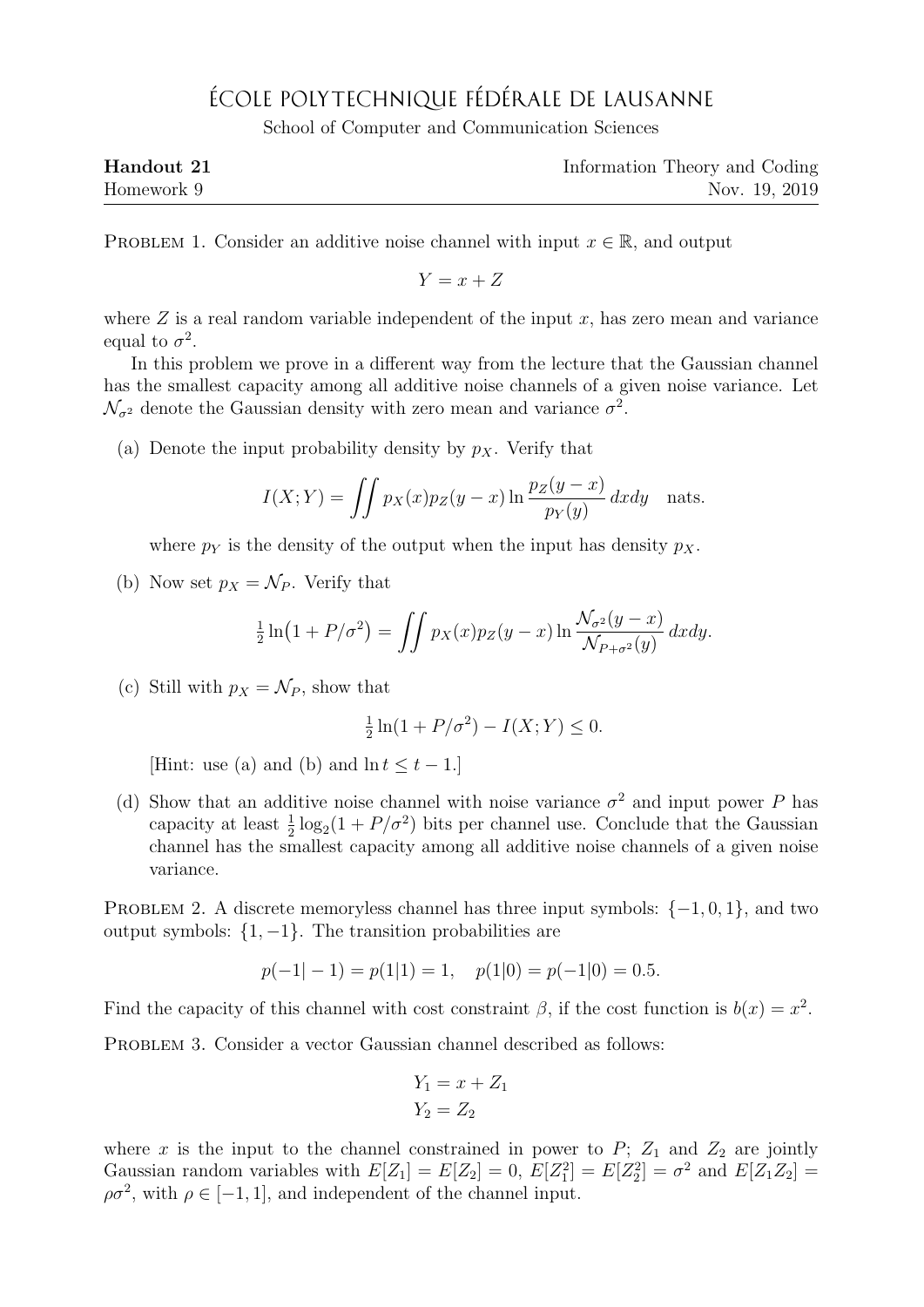- (a) Consider a receiver that discards  $Y_2$  and decodes the message based only on  $Y_1$ . What rates are achievable with such a receiver?
- (b) Consider a receiver that forms  $Y = Y_1 \rho Y_2$ , and decodes the message based only on Y. What rates are achievable with such a receiver?
- (c) Find the capacity of the channel and compare it to the part (b).

PROBLEM 4. In this problem we will show that a binary linear code contains  $2^k$  codewords for some k. Suppose C is a binary linear code of block length n, that is, C is a non-empty set of binary sequences of length n with the property that if x and  $\gamma$  are in C so is their modulo 2 sum. Consider the following algorithm.

- (i) Initialize  $D$  to be the set that contains only the all-zero sequence.
- (ii) If C does not contain any element not in  $D$  stop. Otherwise C contains an element x not in D. Form  $D' = \{x + y : y \in D\}.$
- (iii) Augment D to  $D \cup D'$  where D' is found above, and go to step (ii).
- (a) Show that the all-zero sequence is in C so that at the end of step (i)  $D \subset C$ . Note that initially  $|D| = 1$  which is a power of 2.
- (b) Show that if  $D$  is a linear subset of  $C$  and there is an  $x$  that is in  $C$  but not in  $D$ , then D' formed in (ii) is a subset of C. [The phrase "A is a linear subset of  $B$ " means that A is a subset of B, and that if  $x \in A$  and  $y \in A$  then  $x + y \in A$ .]
- (c) Under the assumptions of (b) show that  $D'$  is disjoint from  $D$ .
- (d) Again under the assumptions of (b) show that  $D'$  has the same number of elements as  $D$ .
- (e) Still under the assumptions of (b) show that  $D \cup D'$  is a linear subset of C.
- (f) Using parts (b), (c), (d) and (e) show that if at the beginning of step (ii) D is a linear subset of C, then at the end of step (iii) D is still a linear subset of C and it has twice as many elements as in the beginning. Conclude that when the algorithm terminates  $D = C$  and the number of elements in D is a power of 2.

Note that the above algorithm also gives a generator matrix G for the code: Let  $x_1, \ldots, x_k$ be the codewords that are picked at the successive stages of step (ii) of the algorithm. It then follows that each codeword in  $C$  can be written as a (unique) linear combination of these  $x_i$ 's. Taking G as the matrix whose rows are the  $x_i$ 's gives us the generator matrix.

PROBLEM 5. Consider appending an overall parity check to the codewords of Hamming code: Each codeword of a Hamming code is extended by 1 bit which is 0 if the codeword contains an even number of 1's and 1 if the codeword contains an odd number of 1's. For example, for the (7,4,3) Hamming code discussed in class, the codeword 0000000 becomes 00000000, the codeword 1110000 becomes 11100001, the codeword 1111111 becomes 11111111, etc. Show that this new code has minimum distance 4, can correct 1 error, and can detect 2 errors. This class of  $(2^m, 2^m - m - 1, 4)$  codes are known as the "extended" Hamming codes."

PROBLEM 6.